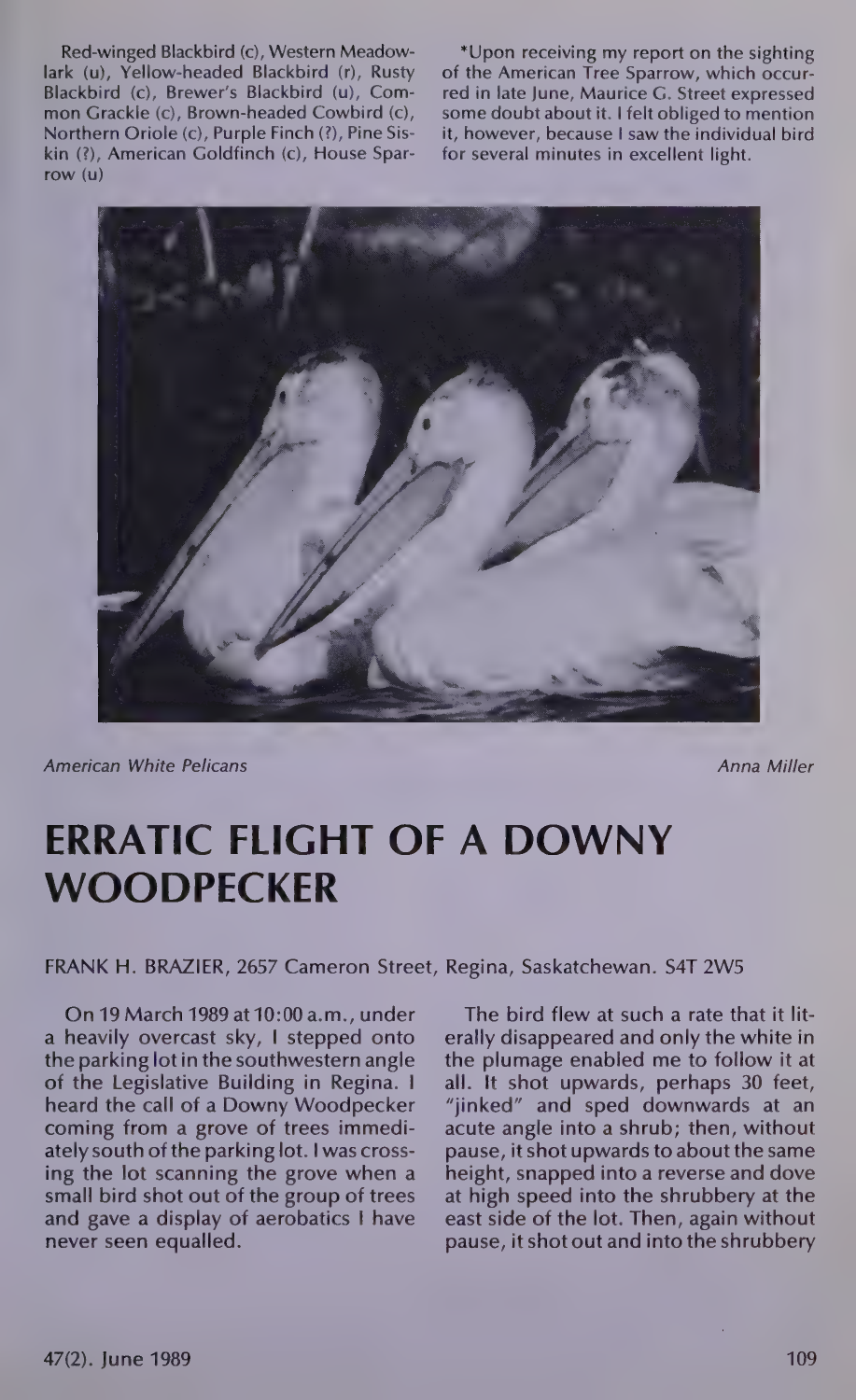on the north side of the lot, where | lost sight of it. As I neared the place, it reappeared, zoomed up, "jinked" again and sped over to the grove of trees on the west side. It came to rest on a tree where I could see that it was a female Downy Woodpecker. It then went about its business calmly in the normal way.

| estimated that the parking lot was 90 x 180 ft., the long sides east and west. The entire episode could not have taken more than 90 seconds.

| have never before seen such amazing manoeuvrability by an ordinary bird. It reminded me of the flight of feeding swifts or bats. The speed was unbelievable and the turning angles at the tops of the upward zooms were incredibly sharp.

After the exhibition I then heard another Downy call from the grove to the south and going there saw a male Downy prospecting a tree. Behind it and higher up in another tree close by was a Hairy Woodpecker. The male Downy then flew over to the female's tree, and the Hairy flew into the same grove but further to the west and settled higher in another tree.

| was puzzled by the extraordinary demonstration put on by the female Downy. I remembered that last winter Elmer Fox and I had witnessed a performance by a Downy Woodpecker seemingly against a Hairy. Both birds were on an old dead tree, the Downy very agitated and keeping up a continuous harsh scolding chatter while flying at the larger bird. The Hairy appeared unconcerned and kept on prospecting on the old tree. We thought then that the Downy recognized in the Hairy a threat to its potential food supply and was protesting accordingly. It was reminiscent of the reaction of a Townsend's Solitaire towards a flock of Bohemian Waxwings which were pillaging its winter supply of Siberian crabapples which | have described (BRAZIER, F.H. 1961. Gray Gladiator. Blue Jay, 19:119).

The demonstration on 19 March seemed to have no purpose. When I first saw the female Downy she had left the immediate vicinity of the Hairy and gave her breath-taking performance about 100 feet from where the Hairy was found.

| sent copies of my description of the Downy's strange behaviour to Dr. Stuart Houston, Saskatoon, and Dr. Robert W. Nero, Winnipeg. Dr. Houston recommended sending a copy to "...one of the world's leading behaviour experts, probably No.1 for woodpeckers," Dr. Lawrence Kilham, of Lyme, New Hampshire, which I did.

Dr. Nero suggested that what I saw was the end of astressful situation affecting my Downy. That part of the Legislative Building grounds had been regularly patrolled all winter by Merlins and possibly my Downy "froze" for a period to escape the watchful eye of the falcon. When the predator flew away, the tension was released and I may have seen the result — erratic flight.

Dr. Kilham advised me that he had written about "Erratic Flights" in an earlier book: Life History Studies of Woodpeckers of Eastern North America (Publication No. 20, Nuttall Ornithological Club). | quote most of his informative and interesting letter below:

As described on p. 210 'A second form of play is erratic flight in which woodpeckers suddenly loop in, out, and around trees. This might be regarded as being merely a form of exercise, except that it occurs most frequently at the same time as dodging (i.e., dodging around tree trunks) and may even follow it directly. A Hairy on January 30 dodged before a chickadee, then flew off in erratic flight. This type of flight is a form of dodging on the wing, as if the woodpecker was being pursued by a hawk. I have noted it in the field for Hairies, Downies, as well as for sapsuckers, flickers, Red-cockadeds, Pileateds and Red-bellieds.

Morse (1975, Ibis, 117:379-382) gives a closer description ... in his account of 'erratic flight' of European Goldcrests and Treecreepers. Although most of the flights